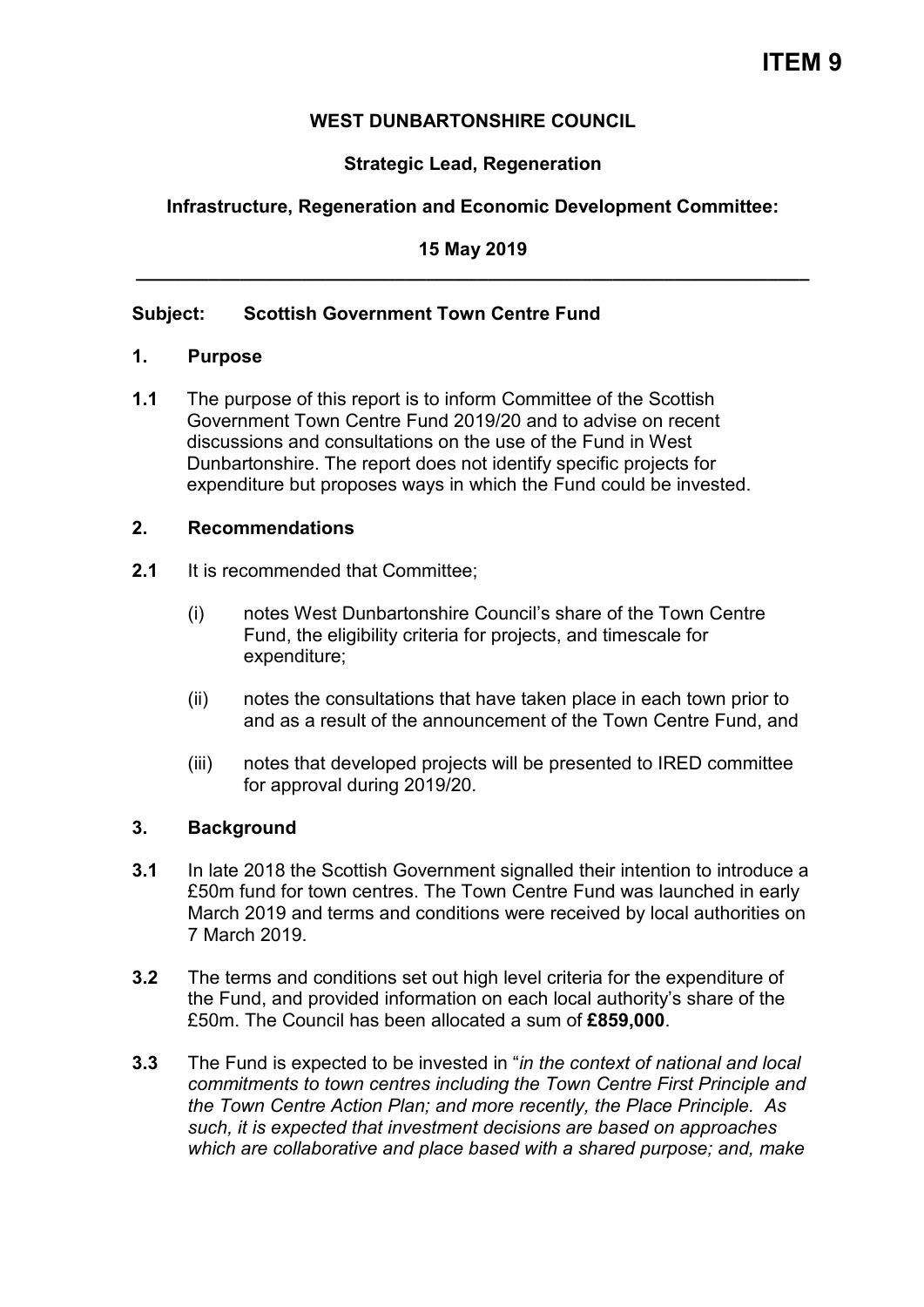*use of tools and support developed by the Scottish Government, Scotland's Towns Partnership and other key partners; and, take account of further guidance outlined in Schedule 4*." Schedule 4 expands on what is eligible for spend – "*place based economic investments which encourage town centres to diversify and flourish, creating footfall through local improvements and partnerships*". Specifically, this fund will contribute to transformative investments which drive local economic activities and repurpose town centres to become more diverse, successful and sustainable.

- **3.4** In particular, the grant will fund a wide range of investments which deliver against the themes of the Town Centre Action Plan including town centre living and supporting town centres to be vibrant, accessible and enterprising places. This could include re-purposing buildings for housing, retail, business, social and community enterprise, leisure, culture, tourism, and heritage or improving access and infrastructure.
- **3.5** The Fund must be spent or legally committed by the end of 2019/20, therefore projects need to be at the design/consultation stage now, or be capable of being advanced quickly.

### **4. Main Issues**

- **4.1** The relatively short timescale for the expenditure of the Fund lends itself to capital expenditure that can be made quickly or projects that are already underway. The latter can include extending the scope of projects that are currently being delivered.
- **4.2** In **Dumbarton** recent consultations and discussions on potential improvement projects have taken place at Dumbarton Town Centre Forum and with businesses that have engaged in recent consultations. Ideas have focussed on re-purposing vacant and derelict buildings, bringing increased footfall to the town centre, greening projects, improving connections between Dumbarton Central station, the town centre and Castle, to name a few. Longer term aspirations for the regeneration of the town centre, taken from previous consultations on, for example, the Dumbarton Town Centre Masterplan of 2014, actions from the Dumbarton Rock and Castle Charrette of 2015, and the options for the re-use of Glencairn House in 2017 which refers to community use of Glencairn House and accommodation of a museum, as well as bringing more life and activity to Riverside Lane and the riverfront.
- **4.3** The limited Town Centre Fund won't address all of these needs, but does provide an opportunity to explore the masterplan for Dumbarton town centre, and based on previous consultations identifying quick wins and appropriate projects that would meet the criteria for the Town Centre Fund.
- **4.4** The 2014 **Clydebank** charrette and the Clydebank Can workshops in 2018 has provided the Council with a steer on regards to the aspirations of the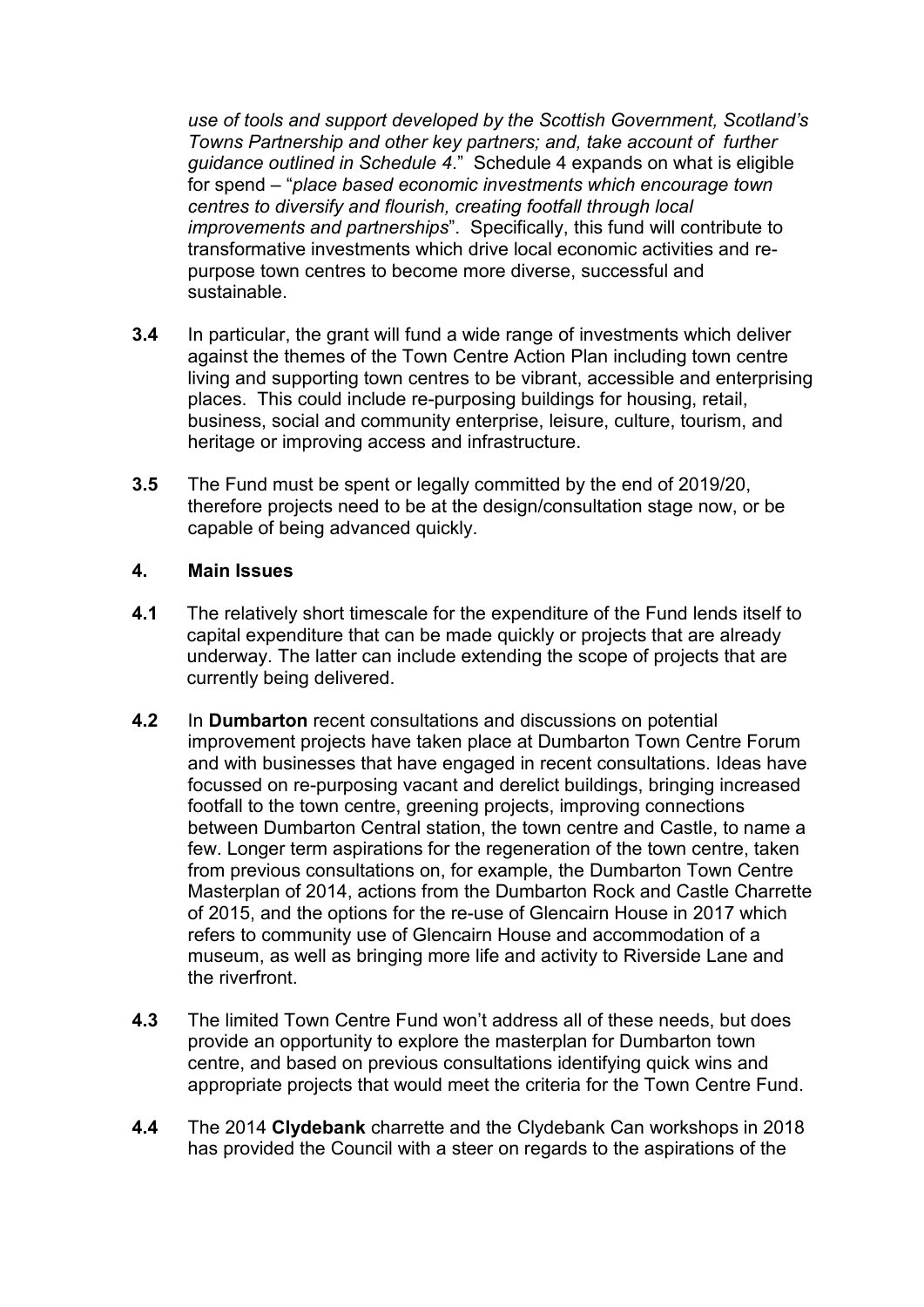community and local businesses. Connecting Clydebank, the £4.3m roads and public realm project that will connect Queens Quay with Clydebank town centre and railway station, for example, was designed to meet needs identified at the charrette. Specifically related to town centre regeneration, there is a strong interest in increasing activity at and near the Canal and at Three Queens Square, and more likely due to the limited timeframe, focus on improvements of public realm at South Sylvania Way at the bottom of the shopping centre in partnership with the shopping centre owners is a possibility.

- **4.5** The Council is committed to the ongoing regeneration of **Alexandria**, and will be funding further public realm improvements to complement the investment in a new food-store and retail/housing development planned for Mitchell Way. A new Multi Group has been set up by the Your Communities team that aims to represent the interests of community groups active in the town, and early consultation has taken place to gauge the interest in additional projects that fulfil the requirements of the Town Centre fund which will may include public realm and shop front upgrades.
- **4.6** In conclusion, Council is asked to note the ongoing consultations taking place on projects that can be funded by the Town Centre Fund, and that IRED committee papers will be presented for project approvals during 2019/20.

### **5. People Implications**

**5.1** There are no significant implications for staff resourcing.

### **6. Financial and Procurement Implications**

- **6.1** The Town Centre Fund provides an additional £859,000 of capital budget to the Council. This will contribute to the Council achieving its ambitions laid out in the Council's Economic Development Strategy 2015 - 2020.
- **6.2** Guidance will be sought from procurement to ensure all relevant processes and procedures in spending this fund are followed.

# **7. Risk Analysis**

**7.1** The principal risk relates to expenditure of the Fund within financial year 2019/20; to mitigate these projects will be selected for their deliverability as well as their fit with the terms and conditions of the Town Centre Fund.

# **8. Equalities Impact Assessment (EIA)**

**8.1** An equalities impact assessment is not necessary for this report. An EIA screening will be carried out as necessary on project activity arising from the Town Centre Fund.